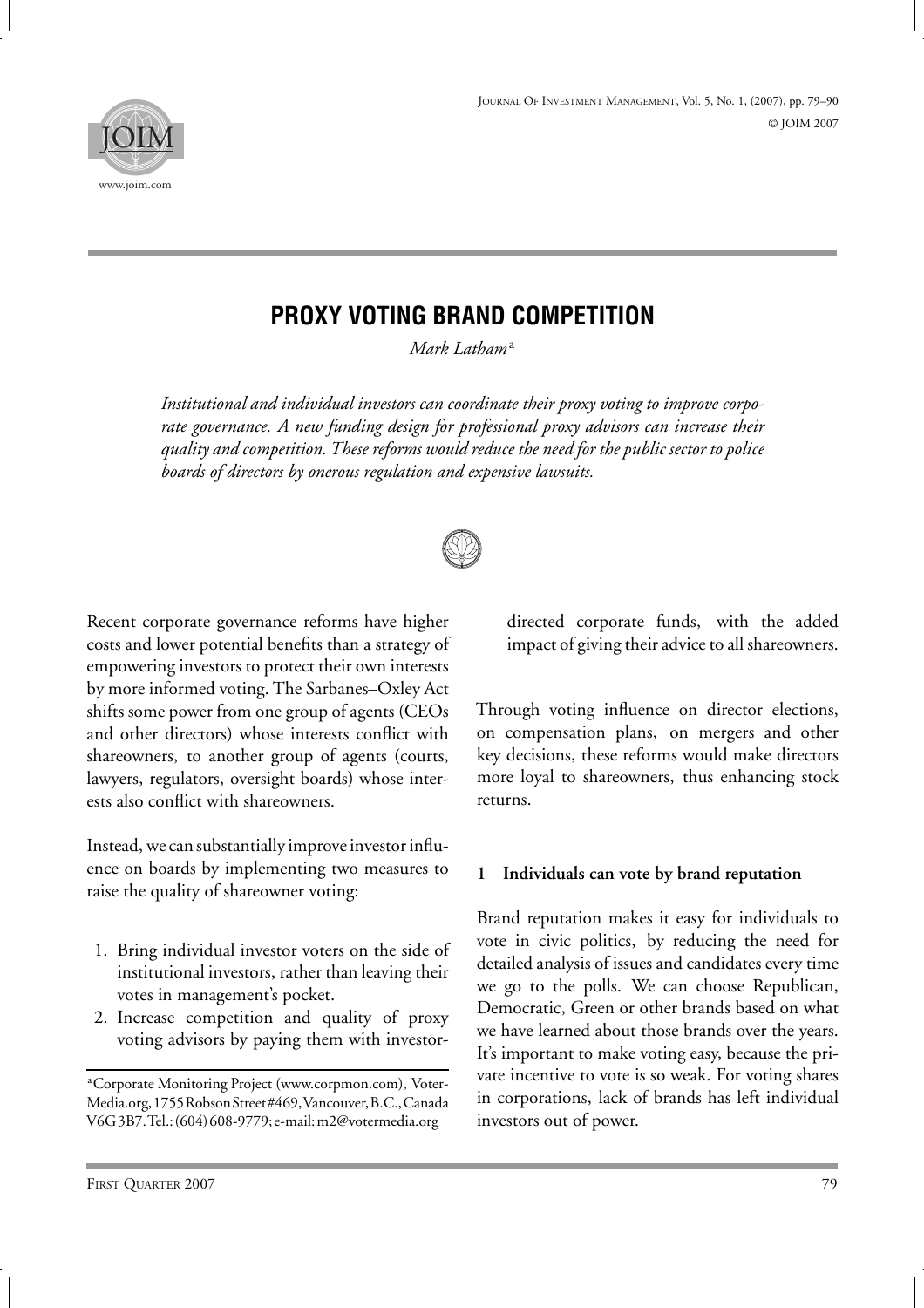What brands could individuals use to guide their voting of shares? Fortunately, there are already many teams of experts analyzing the corporate policy issues raised in the annual proxy voting process (director elections, management stock option plans, choice of auditor, mergers, recapitalizations and so on). These teams include the proxy voting departments of some institutional investors, and professional advisors like Institutional Shareholder Services and Glass Lewis.

Thanks to these experts some stock is now voted intelligently in the shareowners' interests, but most stock is not. For example, most individual investors either do not vote at all, or simply follow the voting recommendations of each corporation's board of directors because that is the only professional advice conveniently available. However, the interests of directors often conflict with our interests as shareowners, which is why we have an annual vote in the first place. This problem is compounded by stock exchange rules allowing brokers to vote stock owned by individuals who neglect to vote. These broker votes overwhelmingly follow director recommendations, leading the Council of Institutional Investors to describe the practice as "ballot stuffing for management".<sup>1</sup>

The internet can help us solve this problem. When individuals bring up their proxies at the most popular voting website, proxyvote.com, the first button they see says "Vote my shares per directors' recommendations". Someone could build software to give them other convenient sources of voting advice, like a button saying "Vote my shares the way CalPERS is voting its shares".

CalPERS is the California Public Employees' Retirement System, America's largest public pension fund. For many years they have built a reputation for intelligent voting in the shareowners' interests, independent of corporate management influence. Then in 1999 they started posting

their voting decisions on the web (at www.calpersgovernance.org) about 2 weeks before each voting deadline. Many other institutional investors now post their decisions on the internet promptly too. This makes professional voting guidance available to the public for free.

The SEC now requires all mutual funds to publish their voting decisions, starting August 2004. Although funds need not disclose in advance of each voting deadline, some choose to do so. In any case, with disclosure now becoming widespread, we can expect the financial community to publicly discuss and compare institutions' reputations for intelligent voting in the shareowners' interests. Internet stock brokers and other financial websites could build the interfaces to let individual investors conveniently choose to vote their stock by copying the voting decisions of a fund whose judgment they respect.

Individuals would select these "voting leaders" based on reputation, just as we can buy personal computers based on brand reputation without being computer experts ourselves. More and more stock will be voted in the interests of shareowners, giving corporate management greater incentive to serve those interests. Competition for public reputation will maintain some upward pressure on the quality of voting advice even though the advice is free of charge. (Section 3 shows how to enhance quality still further by paying for it.) We can expect other organizations to enter this competition for reputation, such as environmental groups and unions, offering proxy voting advice for those who share their principles. $<sup>2</sup>$ </sup>

Will this development be enough to get individual shareowners to vote? We will find out after it gets going, but there are many reasons for optimism. The biggest obstacle to voting now is not the time it takes to mail in an envelope or click on a website. Rather, it's the time it would take to make an informed vote. Most people realize that just going

JOURNAL OF INVESTMENT MANAGEMENT **FIRST QUARTER 2007**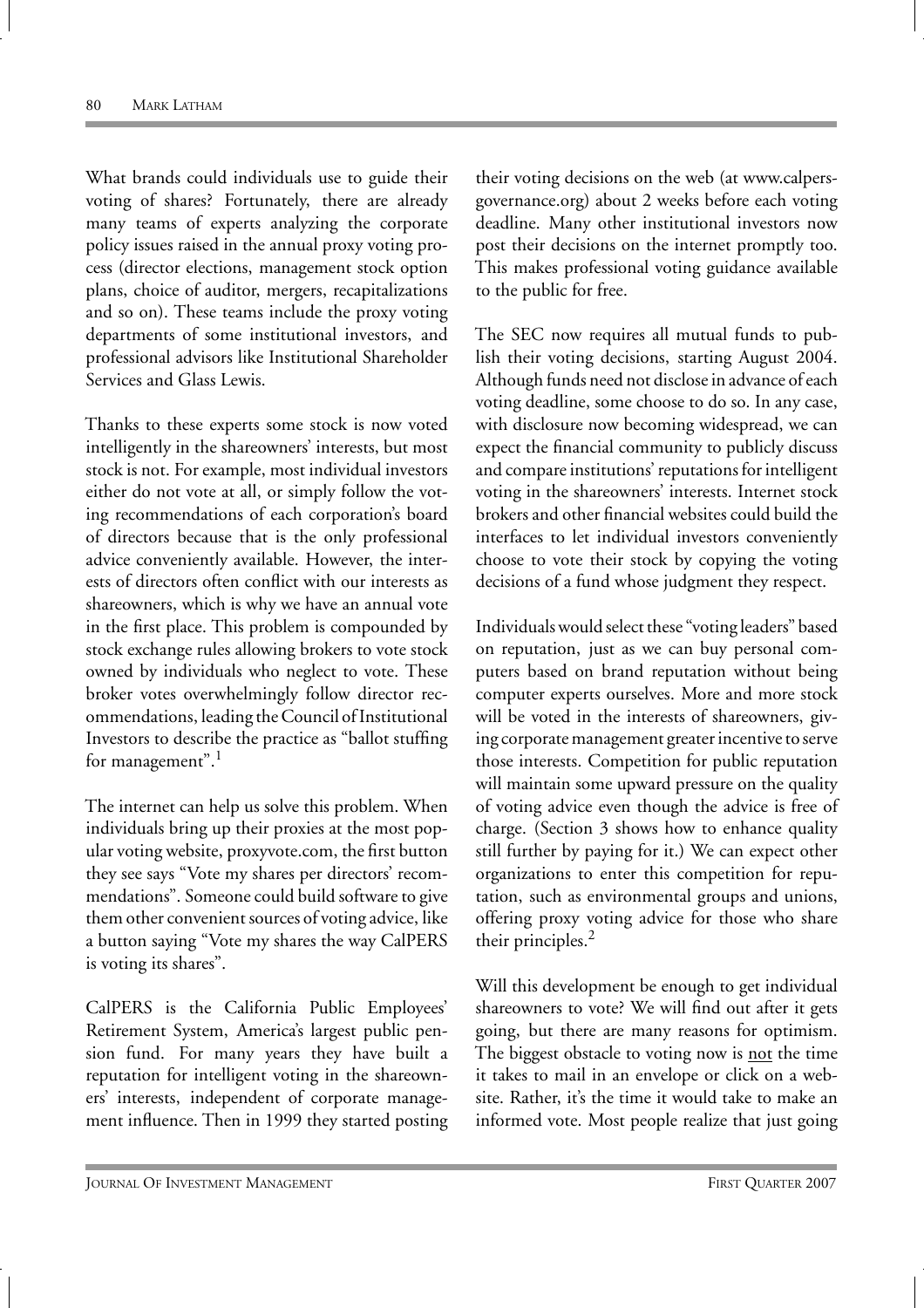

**Figure 1** Share ownership (USA).

along with the board of directors for lack of an easy alternative is not a meaningful vote. But understanding the proxy issues requires too much time and expertise. A voting website with competing advisors would not only remove this biggest obstacle, but could even automate voting all your stocks to follow your chosen advisor until you reset that option. Even though individuals may not understand the details of corporate policy issues, just knowing brand reputation of advisors is enough to make their votes count.

Enron and other scandals have shown us that the current governance system leaves our investments at substantial risk. That fact will encourage many to participate in an effective alternative. Just as we have done for civic voting, we can build an ethic to vote your stock as a responsible member of the financial community. To go a step further, a public website could show the names of those who vote.

Internet voting of stock using advisor brand reputation will give individual shareowners an effective vote for the first time. Although it will take years to change their voting habits (or rather, their nonvoting habits), this could start a fundamental shift in corporate power and management accountability. The potential impact of bringing individual investors on side with institutions can be seen from Figure 1. Summarizing statistics from the NYSE publication *Shareownership 2000*, it illustrates that US equities are owned about 41% by individuals and 59% by institutions.

#### **2 Secret ballots prevent vote-selling**

Taking advice on voting, even with automated software, is different from transferring your voting authority to the advisor. When you take advice, the advisor need not know how you are voting or whether you are following their advice. Our rules for voting in civic elections show the critical issues at stake here. If someone knows how you vote, then they can reward you for how you vote. In other words, you can sell them your vote. To prevent this, we require secret voting in civic elections. You must cast your ballot in person; no one else can vote for you. You are given no record proving how you voted. And you may not show anyone how you are voting, even if you want to. *Especially* if you want to.

We have never made voting your stock as confidential as voting in civic elections. You can vote from home, unsupervised, by paper mail or the internet. No one prevents you from showing others how you vote. But the potential for undermining all voters' collective interests is similar in both corporate and civic contexts.

Selling votes undermines the public interest because voting is a collective decision process. As with working on a collective farm, there is very little private incentive for you make any effort on behalf of the community. This is called the "free-rider" problem, since those who work less get a free ride on those who work more. That is why voting has to be made so easy. Fortunately, most of us have enough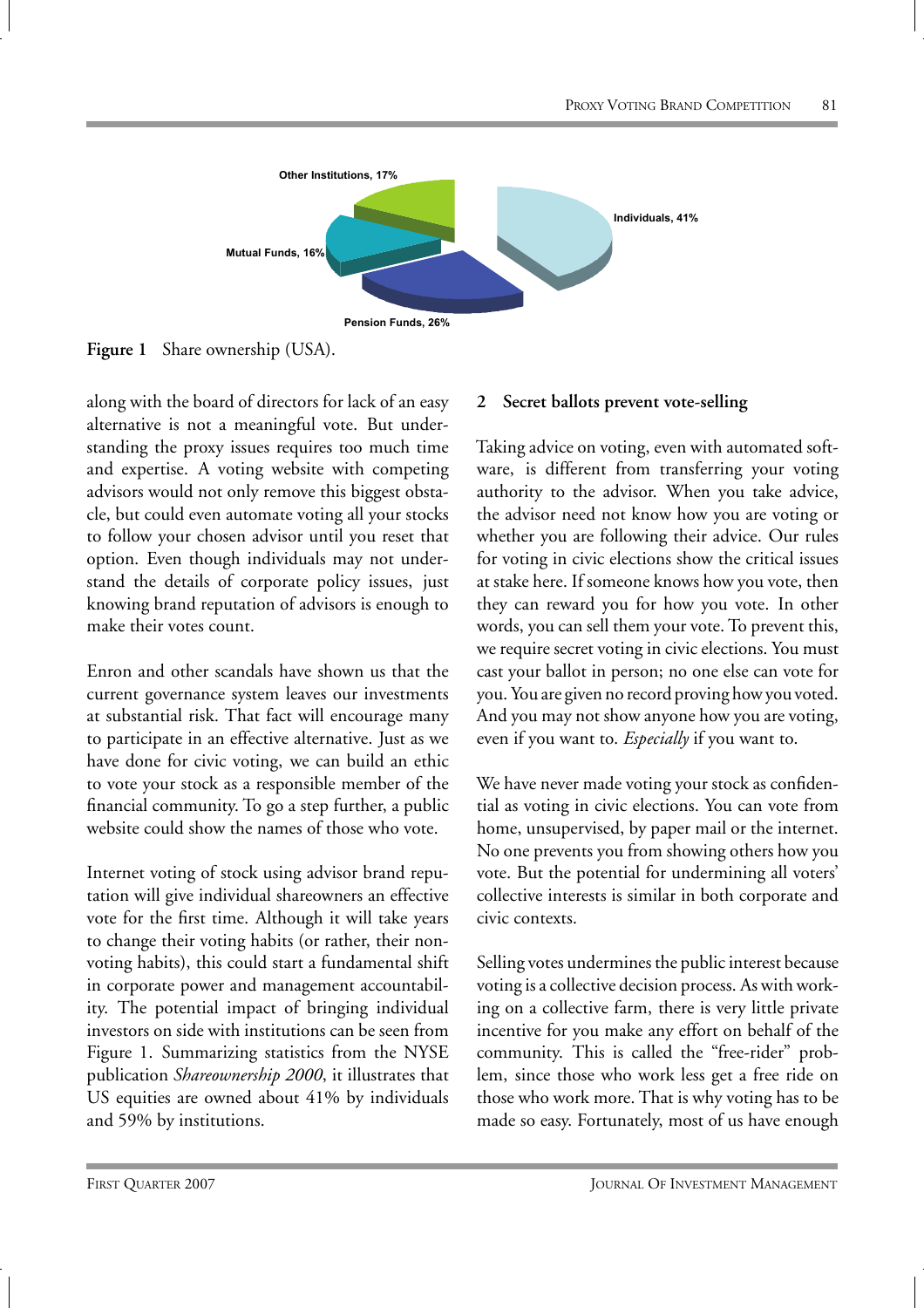community spirit to vote if it's easy, but allowing vote-selling would create such a direct opportunity to sell out the public interest for a small private gain that many of us would do it. The people who would pay the most for votes are those planning to use the power of elected office for their private benefit, so we would all end up losing because we sold each other out.3

There are several practical reasons for us not to require secret voting of stock. It would be costly and cumbersome to create supervised polling places as we do in civic elections. Most stock is voted by intermediary agents (such as mutual funds) on behalf of the beneficial owners, which prevents secrecy at the fundamental beneficial owner level anyway. $4$  We have developed other ways of defending against vote-selling, including explicit prohibition, detailed rules for proxy solicitation, the ability to change your vote up to the meeting date, and confidential tallying of votes at some companies.

Nonetheless, we should keep in mind the potential harm from vote-selling and the lack of secrecy which permits it. Depending on how we use the internet and other technological advances, such harm could substantially increase or decrease. Thus I emphasize that in the voting advisor brand reputation system proposed in Section 1, advisors need not know who is following their advice. There is still the risk of bribing advisors, but we have similar risks of self-serving influence on those who vote stock now, without the countervailing force of competition for advisor reputation.

### **3 Pay voting advisors with corporate funds**

While money can be used to undermine the quality of voting and corporate governance, it can also be a powerful tool of positive reform. If we want high-quality voting advice, we should pay for it. Especially to provide a counterweight against the temptation of bribery, we need to give voting advisors an incentive to stay honest.

The biggest obstacle to paying advisors is the shareowners' free-rider problem. Whether you are an individual or an institution, if you pay for advice to improve the quality of your voting, that helps all other shareowners even if they do not pay for or receive the advice. For example, if you own 1% of a company's shares then only 1% of the benefit from your voting comes back to you. So most shareowners have almost no incentive to pay for voting advice.

This problem limits the effectiveness of proxy advisory firms now, such as Institutional Shareholder Services (ISS; www.issproxy.com), which depends on payments from institutional investor subscribers to their voting advice services. Even for institutions, 1% of a company is a large shareholding. Given the hundred-to-one severity of the resulting free-rider problem, one might wonder how ISS can get enough institutions to pay for their research staff. The answer is a federal regulation that requires pension funds to vote stock in their beneficiaries' interests. Pension funds can satisfy this rule by subscribing to ISS research.

However, that only creates an incentive to pay for a minimal amount of research. "Comprehensive analyses of proxy issues and complete vote recommendations for more than 10,000 U.S. companies are delivered by ISS's seasoned U.S. research team consisting of more than 20 analysts."<sup>5</sup> We can thus estimate about four hours of analysis per proxy, costing perhaps \$2000 including ISS infrastructure costs. Considering the amount of money we shareowners pay CEOs and boards of directors who are elected and compensated based on our voting, and the amount of capital at stake in the typical company they manage for us, we should be spending more than \$2000 to guide our voting.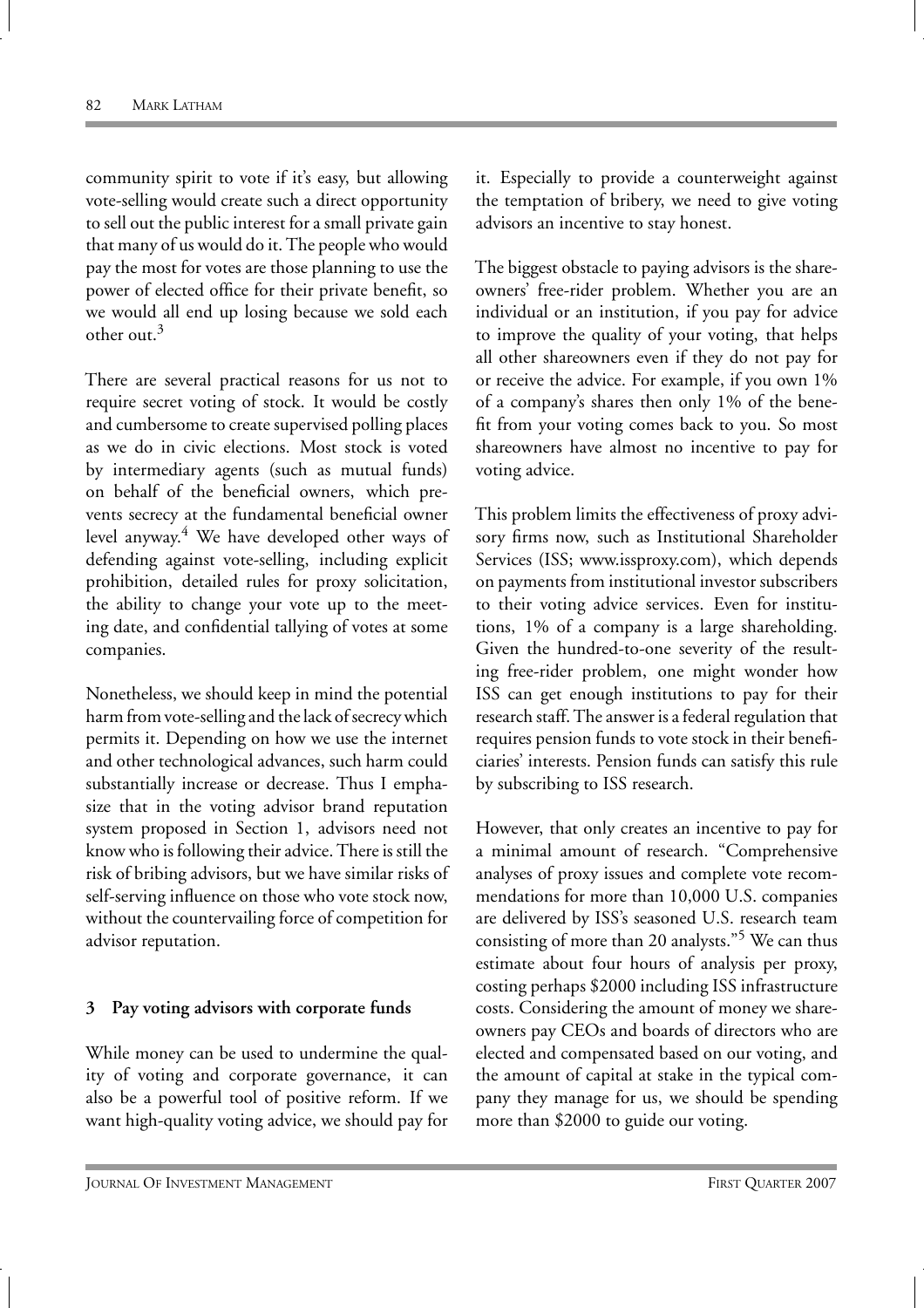All shareowners of a company can solve the freerider problem by paying for voting advice as a group instead of one investor at a time. If we can pay with company funds, then all are paying together in proportion to the number of shares owned, thus in proportion to any benefit in share value from improved voting. So we can balance total cost and benefit, and choose to spend much more than \$2000 per proxy.

The trick is to keep the advisor selection and payment procedure free of influence from the board of directors. Otherwise, the board could bias the voting advice to benefit themselves rather than shareowners. As we will see, this proposal can be expected to attract new competitors into the proxy advice business. The mechanism for shareowners to choose an advisor from among several competitors is to include this as a new item to be voted in the annual proxy. Any proxy advisor could offer its services, specify its fee, and have its name and fee appear in the ballot. The winner would give proxy advice to all shareowners in that company for the coming year. The advice would be published on a website and in the next year's proxy. The company would pay the specified fee to that advisor.

To minimize frivolous entrants, there could be an entry fee to get onto the ballot, refundable if the advisor gets 5% of the vote. The voting could be designed to hire more than one advisor, with a separate yes/no vote on each candidate; or a single best candidate could be chosen by a vote ranking procedure to ensure it is preferred by a majority of voters. Advisor name brand reputation can make these voting decisions feasible without another level of paid voting advice.

This proposal would require a new corporate bylaw, which most boards would oppose because it reduces their power. A majority of shareowners may need to threaten to replace the board in order to get it implemented.

New advisors are likely to be created because solving the free-rider problem would dramatically increase total revenue of the advisory business, and because advisors could earn a significant fee for each company covered. They would no longer need to build a subscriber base. Experts in certain industries or countries could compete with ISS in their chosen sectors only.

By paying as a group, we shareowners would benefit from better voting advice than any we have now. All shareowners of a company would get the advice instead of just the minority that currently subscribe to such research. Competition for advisor reputation would maintain pressure for high quality and moderate pricing.

# **4 Voting advisors could help set voting agenda**

Agenda-setting—determining the issues to be voted on—is often more important than voting. This is painfully clear in director elections, where typically the only candidates are those nominated by the incumbent board. With just one nominee for each board seat, voting hardly matters. However, the reforms proposed above can affect corporate voting agendas in two ways. First, a change in voting behavior may induce those who set the agenda to set it differently. Second, the voting advisor function could expand to include agenda-setting.

The trouble and expense of nominating board candidates to compete with the incumbent board's nominees is rarely worthwhile in our current system, where it is difficult for shareowners to determine the quality of an unknown challenger. Why bother running if you have no chance of being elected? An independent professional advisor can guide shareowners to vote for better challengers, thus encouraging the entry of such candidates.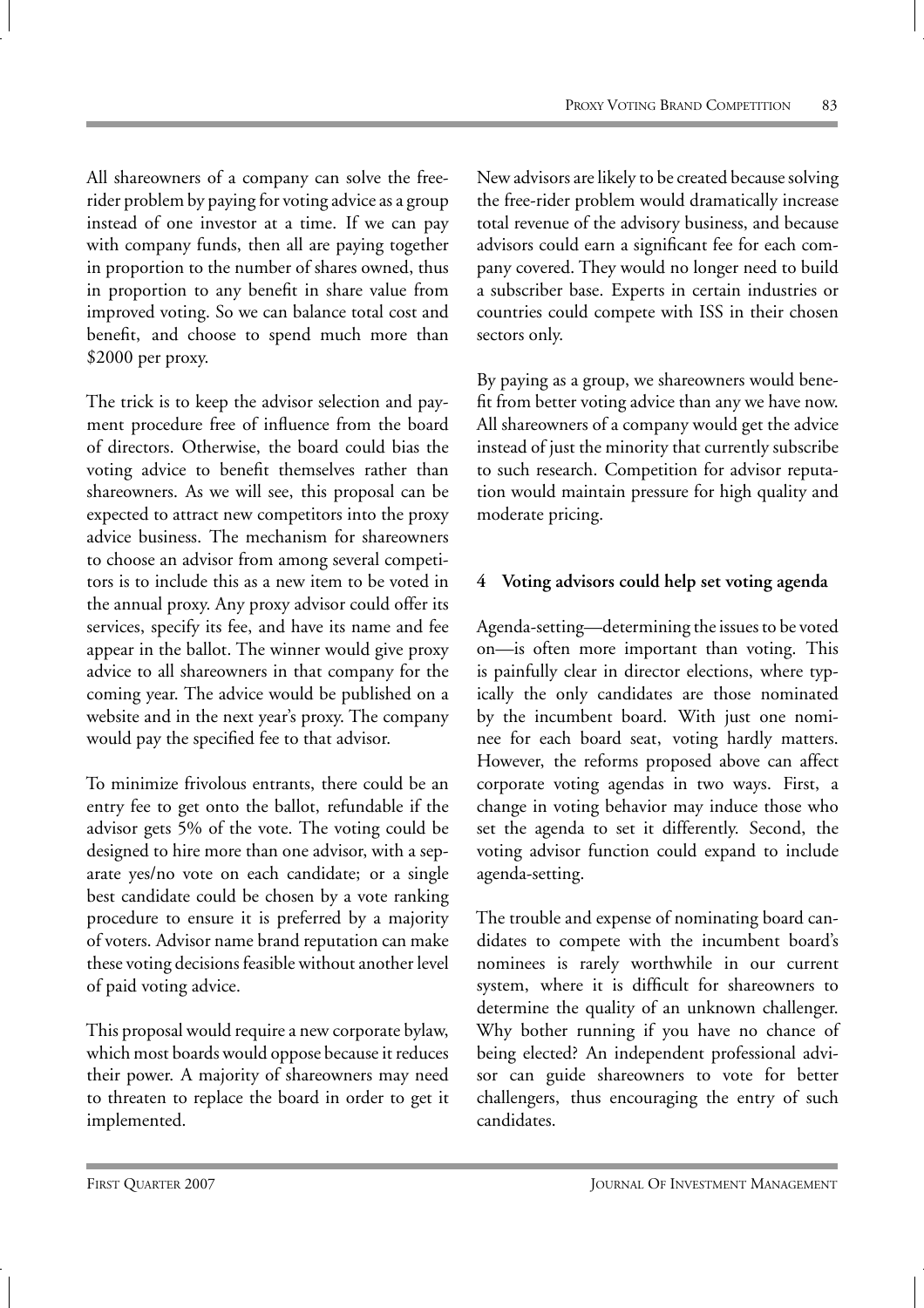Even without competing candidates, an independent advisor could recommend that voters withhold approval of the board's nominees. To avoid this potential embarrassment, the board may nominate a slate the advisor would support. Thus a wellpaid advisor with strong reputation could negotiate with the board on nominations, and likewise on other agenda items: compensation plans, auditor selection, and so on.

Shareowners could also vote for a new corporate bylaw empowering the voting advisor to directly set some agenda items. The advisor could nominate director candidates, propose a compensation plan, and recommend an auditing firm. Experiment and experience would show us over time whether brand reputation gives voting advisors a stronger incentive than boards to serve shareowner interests in these functions. If so, they would become more than mere advisors. In Latham (1998) I called this expanded entity a "corporate monitoring firm" (CMF).

Because a CMF would be selected and paid by all shareowners, it would not suffer the free-rider problem faced by any one shareowner undertaking agenda-setting. Even for large institutional investors, the free-rider drag on incentives limits spending time and money on such critical tasks as extensive searching and screening of nominees for director positions. For this reason, the CMF system would provide more effective shareowner input to director nomination than current proposals to simply include shareowner nominees in the company-mailed proxy.<sup>6</sup>

### **5 Shareowners would benefit from electing the auditor**

Auditor selection provides an illuminating example of how brand reputation can reduce the conflicts of interest between management and shareowners. Because they are now selected by the board of directors (with only rubber-stamp approval from shareowners), auditors have an incentive to build brand reputations for giving audits that boards like—uncritical audits. Only if auditors turn a blind eye to the most egregious misstatements will the courts eventually penalize them, so they try to play the game within that wide boundary.<sup>7</sup>

Suppose shareowners could directly elect their company's auditor, by an annual vote in which all four major audit firms are on the ballot. How would this change the auditors' incentives? What kind of audit would shareowners like?

To simplify the argument, let us suppose there are two types of auditor—easy and tough—and two types of company—rotten and healthy. The easy auditor will give an uncritical audit ("see no evil") and say the company is fine regardless of its actual condition. The tough auditor will find out whether the company is rotten or healthy, and immediately tell the world about it. Let us say a rotten company has hidden losses so big that it's actually bankrupt and the stock price would immediately go to zero.

Would shareowners vote for the easy auditor or the tough auditor? You might think they'd be afraid to choose the tough one for fear of losing their investment. But it turns out that choosing the tough auditor will give a higher stock price on average. Here's why:

Investors know all too well that there are rotten companies out there. They just do not know which ones are rotten. So they discount the prices of all companies to reflect that risk. Then any company that hires a tough auditor will see its price go back up if no bad news is found, or down further if bad news is uncovered. The amount of pre-audit discount is the market's average expectation of bad news impact, so that on average hiring a tough auditor is a wash, except for one key point: the sooner we find out about a problem the sooner we can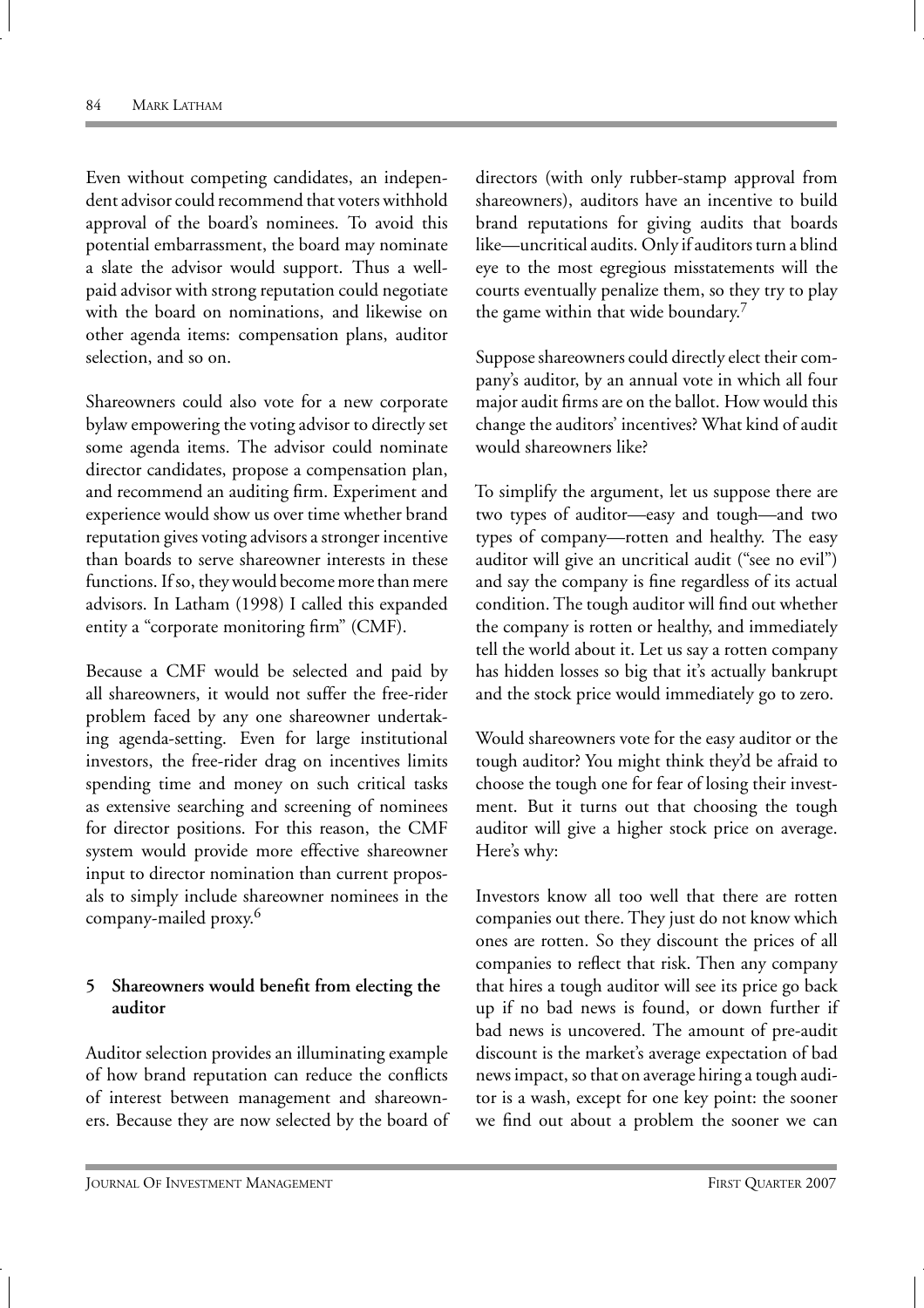fix it—like Enron 2 years before it went bankrupt. The whole idea of getting information is to act on it. Companies that hire tough auditors can achieve higher future profits by solving problems sooner, so their present values are higher. And knowing that shareowners can and will hire a tough auditor, management will change the behavior that led to hiding losses in the first place. All this logic also applies to the more realistic case of a company with various possible amounts of hidden losses, not just the simplified all-or-nothing example above.

Notice that even if the auditor will not perform the audit until 2 months later, a short-term trader would still benefit from voting for a tough auditor. The market will boost the stock price as soon as it's clear that the tough auditor will be elected, in anticipation of the future monitoring benefit.

Although most directors own stock in their company, that does not seem to give them enough incentive to choose tough auditors. This is because their jobs are at stake. A tough auditor could get them fired, costing them substantial future compensation. Thus the ability to choose an easy auditor is a form of directors' and officers' insurance—for their jobs. Adding to the conflict of interest is the fact that most shareowners are outsiders with only public knowledge of their own firm, so they do not know in advance whether their firm is one of the bad apples.

The crucial link for making shareowner selection of auditors work is the financial community's ability to judge an auditor's quality. As a brand reputation system, it works best if each auditor is in business for decades, serving hundreds of corporate clients. That creates a statistical sample large enough to measure performance based on results, without having to analyze and second-guess audit decisions at individual companies. For this reason, even if we had competition in director elections it would be difficult for shareowners to choose better directors.

There are too many directors for each one to be a brand. Compared with an auditing firm (or a proxy advisory firm), each director has a shorter career and serves on at most a handful of boards. It is thus much harder for the financial community to assess the quality of each director and communicate it to shareowner voters.

The recent fall of Arthur Andersen might suggest that an auditor's reputation in the financial community is a poor guide to quality. Before the Enron scandal Andersen's reputation was strong, like the other big four auditing firms. But these are reputations that help them get chosen by boards of directors, and thus may tend to include reputations for giving easy audits. Of course they are not blatantly advertised as such. This behavior need not be overt. Auditors are just responding to incentives that have shaped their culture for decades. Instead, if shareowners choose the auditor, then the investment community will develop new ways of assessing auditor reputation to fulfill the new demand for such information. Investors would like to see auditors find and reveal problems much sooner than has been the practice in the past.

The reasons for shareowners to elect the auditor are similar to the reasons for electing a company-paid voting advisor: brand reputation of an organization is a more practical guide to voting than brand reputation of individual directors. However, in the long run it is not necessary for shareowners to vote for both auditors and advisors. Electing a voting advisor may be enough, because a trusted advisor could guide the selection of a tough auditor who would serve shareowner interests.

# **6 Better proxy advice would reduce short-termism**

The conflict of interest between shareowners and boards over auditor selection has a close parallel in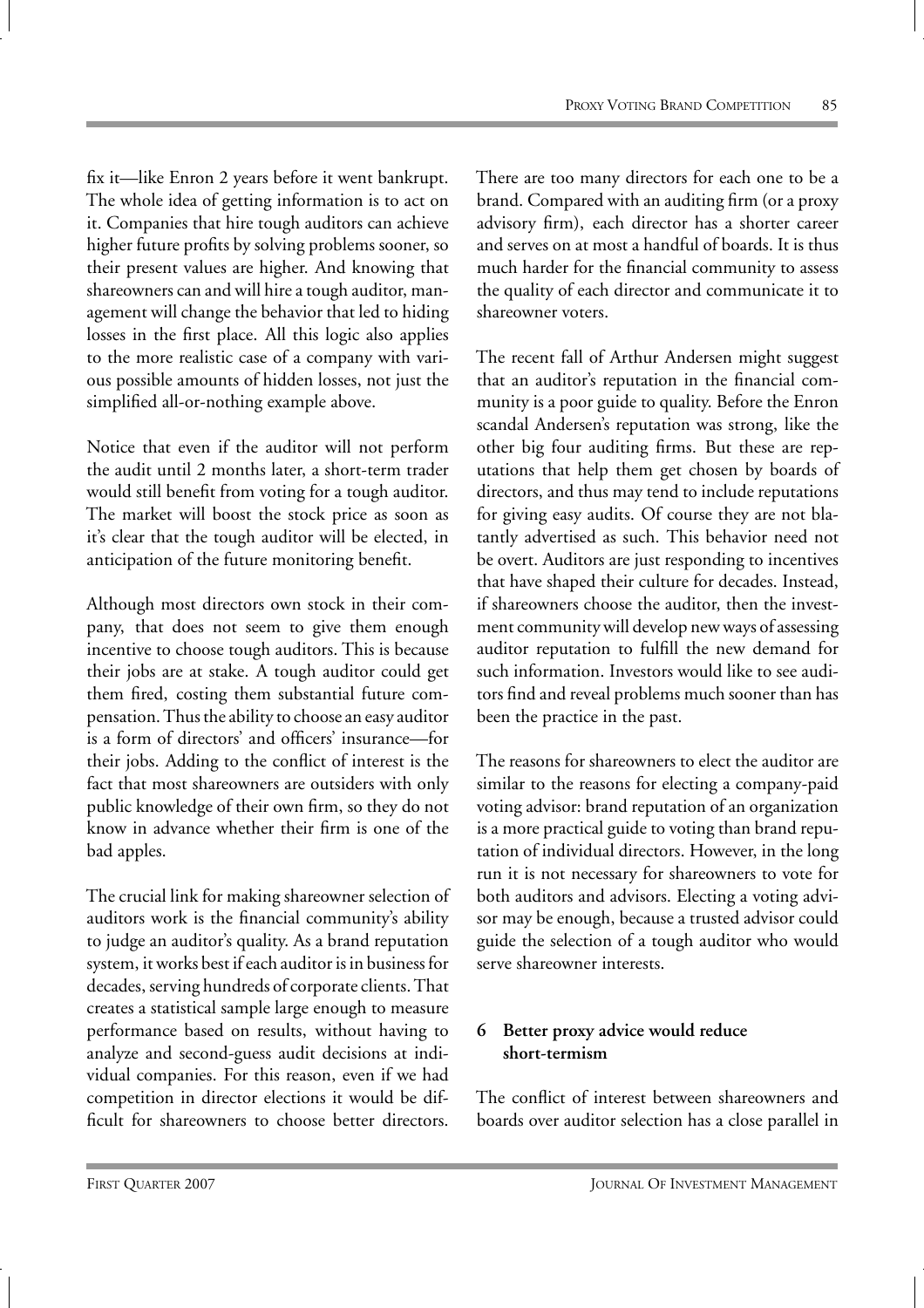management decisions that boost current income at the expense of long-term share value. Making such decisions can increase CEO pay and keep an underperforming board in power for a few more years. But if shareowners could elect a proxy advisor with a reputation for discouraging such short-termism, they could benefit from an immediate stock-price boost by doing so. Just as with lax auditing, the investor community knows that short-termism is pervasive, and has already marked down all stock prices to reflect this. This is one of the reasons why the voting enhancements proposed in Sections 1 through 5 can be expected to make stock prices go up.

Much of the harm done by corporations in the name of their shareowners is harmful to the shareowners themselves. This is because many negative externalities are caused by management short-termism, such as neglecting employees, customers and public safety, for short-term profit gain that is more than offset by subsequent harm to the value of the firm when the neglect is discovered. So these too may be corrected by an effective pro-shareowner monitor, who would not only be paid to watch for such abuses, but would also become an ideal audience for corporate whistle-blowers. (Those externalities that are not caused by short-termism are addressed in Section 7.)

Reducing short-termism is just one example of how this improved monitoring system can improve stock returns. More broadly, it gives management and the board greater incentive to act in the shareowners' interests. We can thus expect it to enhance the key decisions where manager and shareowner interests have tended to diverge, including director selection, mergers and recapitalizations, and the design of CEO compensation.

Determining the amount and format of a chief executive's pay package (stock options, golden parachutes, etc.) is a highly complex and specialized

task, and thus a fine opportunity for pulling the wool over shareowners' eyes. Especially with options not expensed, CEO-friendly boards have taken advantage of this opportunity and granted compensation packages that turned out to have astronomical value, often requiring the company to issue stock, diluting the value of existing shares. Only by hiring an independent professional analyst can we shareowners have any hope of using our voting power to effectively influence CEO pay. Stock option plans now typically require approval by shareowner vote, but lacking independent guidance they are rarely voted down. A professional advisor selected by shareowners could negotiate with the board toward a compromise pay plan that both sides would support.

We should try this new monitoring system because the corporate governance mechanisms that have evolved in the United States, although helpful, have proven inadequate. And while Enron and other scandals have prompted an accelerated evolution, the fundamental weaknesses of these mechanisms remain. For example, the concept of director "independence" has been promoted as a way of reducing the CEO's influence over some directors and making them more loyal to shareowners. Independence is defined based on a lack of formal business links to the corporation. But calling some directors independent does not make them independent. As long as director selection is dominated by the incumbent board, they have a strong incentive to be more loyal to the incumbent board than to shareowners. We need directors who are not only independent of management but who are also dependent on shareowners to remain in office.

There are some useful market-based remedies for mismanagement. Shareowners can sell their stock if they think the managers are corrupt or incompetent. That does not take capital away from the bad managers however, merely transferring it to the next hapless shareowner at a price that reflects

JOURNAL OF INVESTMENT MANAGEMENT **FIRST QUARTER 2007**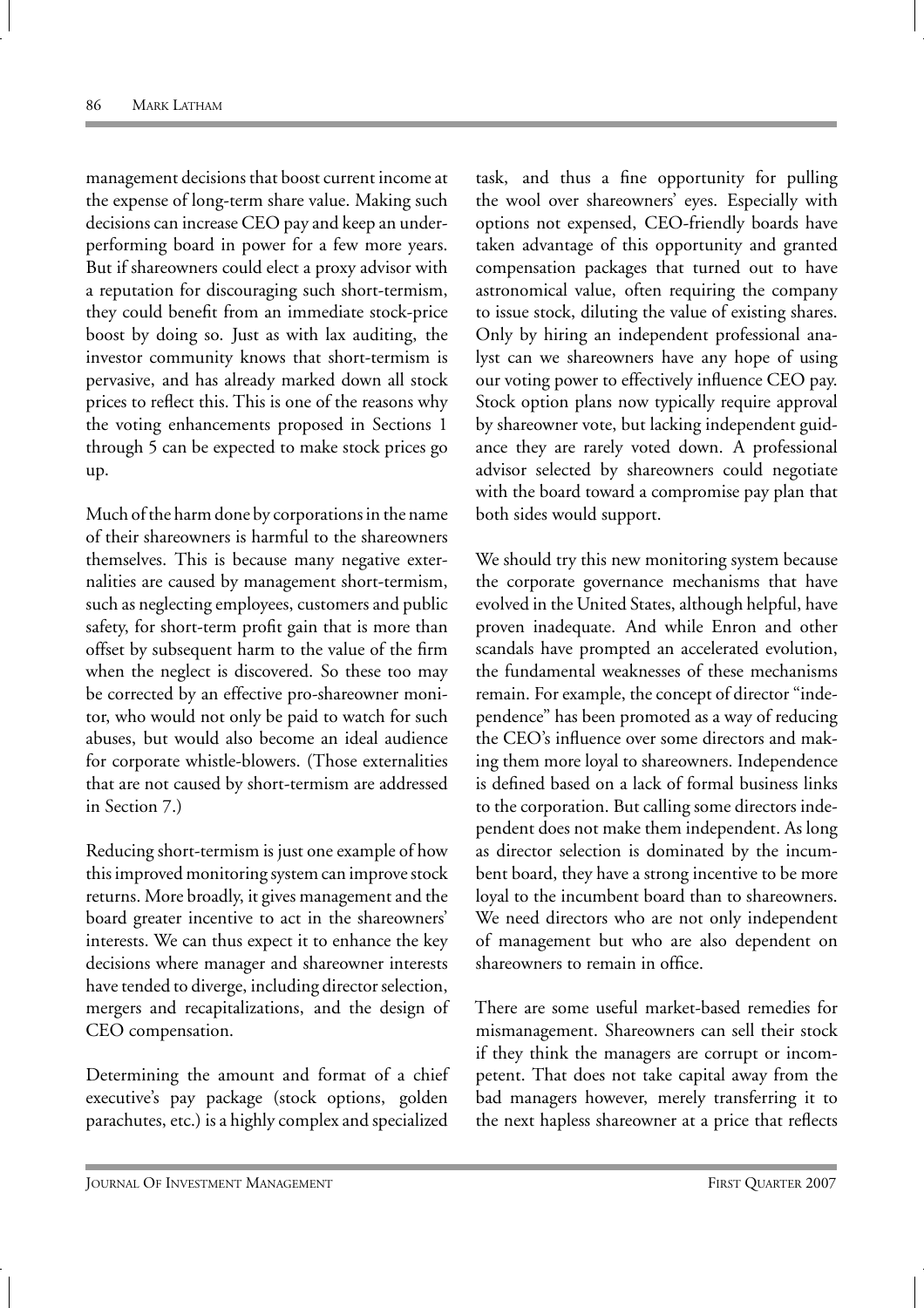the market's assessment of management's poor performance. The managers may only get replaced after they have destroyed enough value to make a hostile takeover worthwhile. The large premium a takeover seems to require leaves room for enormous waste before the cure can take effect. This paper's proposals for improving voting would be far less costly.

Another expensive remedy is that of shareowner lawsuits. Their effectiveness is limited because they only arise after great damage is done, and the limited *ex post* liability of directors and officers undermines any *ex ante* deterrence.

# **7 Impact of corporations on politics, the environment, and other externalities**

If only each corporation eventually had to pay the appropriate price (or receive the appropriate reward) for all its impacts on society, then eliminating "short-termism" as described in Section 6 would also eliminate corporate neglect of social goals. This is the ideal world envisioned by Friedman (1962) in which "… there is one and only one social responsibility of business—to use its resources and engage in activities designed to increase its profits so long as it stays within the rules of the game…"8

To manage externalities (which he calls "neighborhood effects") Friedman advocates government intervention: "We may also want to do through government some things that might conceivably be done through the market but that technical or similar conditions render it difficult to do in that way. … There are two general classes of such cases: monopoly and similar market imperfections, and neighborhood effects.… An obvious example [of a neighborhood effect] is the pollution of a stream." And: "It is the responsibility of the rest of us to establish a framework of law such that an individual in pursuing his own interest is … led by an invisible hand to promote… that of the society…"9 Friedman's "framework of law" would presumably include something like a government-administered price (or quantity) of pollution.

Friedman has more faith in government than I. I do not expect our governments to achieve such an ideal internalization system anytime soon. But fortunately, private markets with individuals pursuing their own interests can reduce much of this social harm, especially if economic activity is organized by large publicly traded corporations.

As Coase (1960, 1988) has emphasized, externalities affecting only afew people (or organized groups) can be efficiently managed by private contracts. But for externalities (like pollution) affecting large diffuse groups, efficient management may require negotiation by the affected group's representatives, a role which must often be filled by governments.<sup>10</sup> Coase nonetheless maintained a healthy skepticism of government intervention, given the substantial agency costs of politics and bureaucracy.

Corporate monitoring intermediaries could facilitate a more efficient way of balancing profit versus externalities, because this balance is in the selfinterest of diversified investors. CEOs' personal portfolios tend to be highly concentrated in the companies they manage, causing a little-recognized conflict of interest between management and shareowners. As members of society, all shareowners (including the CEO) will tend to be harmed by their own corporation's negative externalities. But this is outweighed by the associated profit for those investors (like the CEO) more heavily invested in that one company. More diversified investors are likely to find that their own harm from a socially detrimental externality tends to outweigh the profit. But lacking an effective monitor to help understand and pursue their interests, these numerous but dispersed shareowners lose power to the CEO's concentrated grip.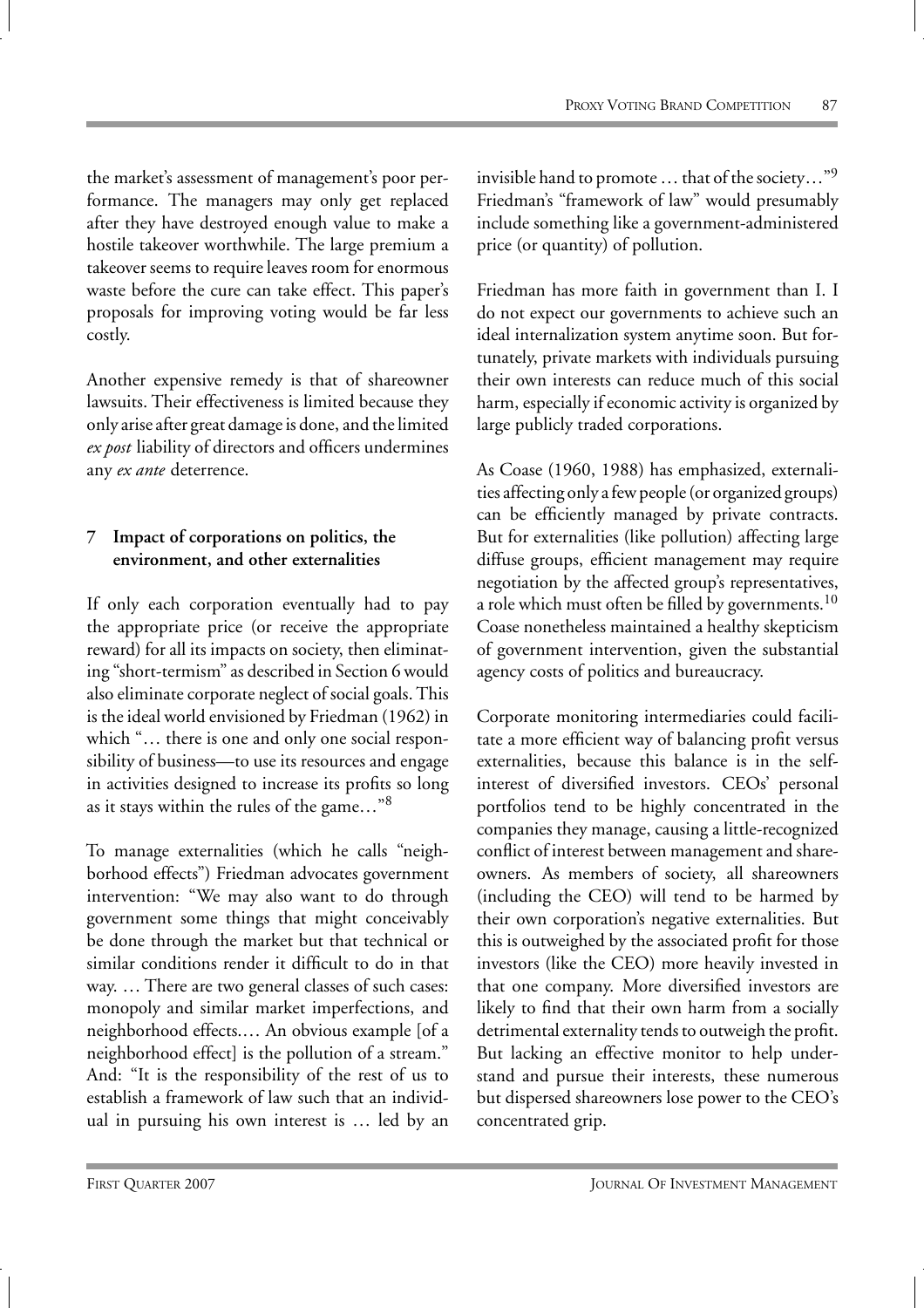Among negative externalities, perhaps the most damaging is political influence of corporations through campaign contributions and lobbying. Latham (2003) illustrates the above diversification argument with a corporate contribution linked to a tax break tailored for that one company. Another example is pressure from steel companies to raise tariff barriers on steel. That would increase their profits, but impose higher costs on the rest of the economy. Investors with portfolios highly concentrated in steel would benefit notably CEOs of steel companies. But most steel company shareowners hold diversified portfolios, so would benefit less and be harmed more by steel tariffs than their undiversified CEO. Better proxy voting advice could help guide this "silent majority" to oppose their CEO in such conflicts of interest. By pursuing their own interests, diversified investors would thus reduce socially harmful corporate activities.<sup>11</sup>

Paying voting advisors with collectively owned company funds closely parallels the idea of federal funding for political campaigns. Bringing corporate political influence under the democratic control of shareowners by means of professional monitoring organizations could become, in effect, a new political system. The same independent monitors that guide us to vote against CEOs who would harm the public interest, could also inform civic voters about similarly harmful politicians. The brands that guide our voting of stock would then be competing with the brands that guide our political voting. If stock voting brands can take control of corporate political contributions, and if they compete in a reputation market with greater ease of entry than our political party system, we can expect them to become stronger than the Republican and Democratic brands.

Another way these corporate governance reforms could influence our political systems is by example. If a technique for paying voting advisors with collective funds proves valuable for corporate governance, we could design a similar technique for public funding of civic voting advisors such as news media and public policy research institutions. Or conversely, Latham (2007) shows how collective voter-directed funding of information organizations could start in democratic politics and spread from there to corporations.

### **8 Conclusion**

We can improve corporate governance more by empowering shareowners than by legal oversight of CEOs and boards. Investors have the ultimate authority to replace a company's board of directors, but lack the information and insight to exercise that authority effectively. This paper proposes two reforms to increase competition among and quality of professional organizations that inform and guide shareowner voting.

First, individual investors could easily raise their voting participation and quality by copying the voting decisions published by some institutional investors on the internet. All that is needed to trigger this change is for internet stock brokers and other financial websites to offer such voting options in a convenient form.12

Second, we can solve most of the shareowners' freerider problem by paying professional proxy voting advisors with corporate funds directed by shareowner vote. All shareowners would then receive this advice in addition to the board's voting recommendations. Boards naturally resist such competition for influencing votes, but a majority of investors who recognize the potential advantages could threaten to replace a board that refuses to implement it. This second reform can be applied one company at a time, and would be beneficial with or without the first one.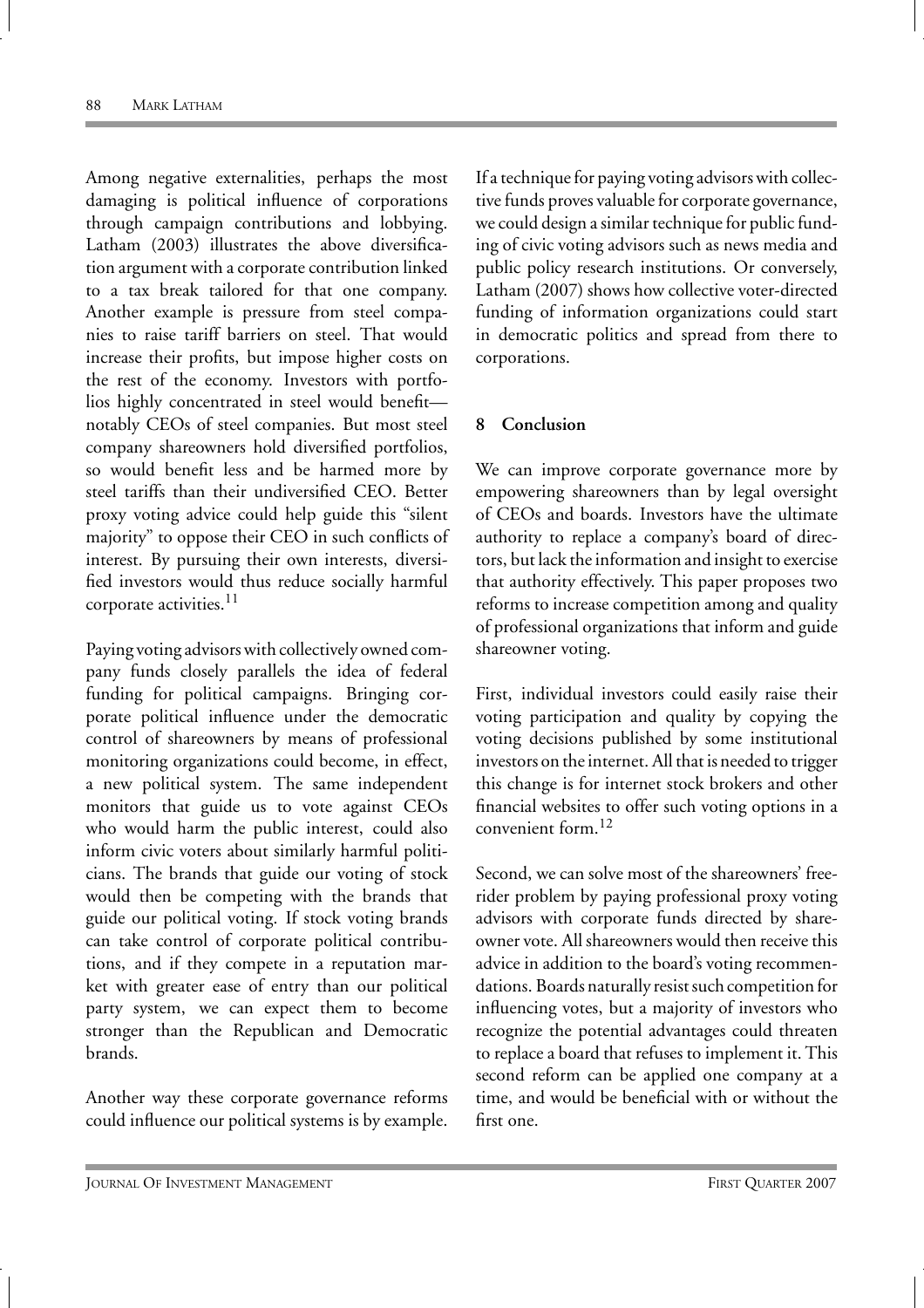By making CEOs and boards more loyal to shareowner interests, better informed voting would raise long-run stock returns. There would be fewer future Enrons, and CEO compensation would be driven more by merit and incentive than by insider power. Diversified investors would use their heightened influence to encourage companies to balance profit with environmental and social goals, thus replacing public-sector regulation with private-sector market incentives. Shareowner action campaigns to promote these ideas are described on the Corporate Monitoring website (www.corpmon.com). $^{13}$ 

#### **Acknowledgments**

Thanks for helpful discussions with and comments from Fischer Black, Mark Rubinstein, Andrew Eggers, James McRitchie, Jackie Cook, and Stephen Choi.

#### **Notes**

- <sup>1</sup> Council of Institutional Investors press release "Auditor Reforms" (February 4, 2002) at www.thecorporatelibrary. com/special/misc/cii-letters-auditor\_reforms.pdf.
- <sup>2</sup> Ideally such interfaces should let individuals choose any available source of voting advice, perhaps by typing in a website address. For convenience, some interfaces might show a menu of the most popular voting advisors.
- Having two classes of stock with different voting power is similar to vote-selling. In fact, it *is* vote-selling. The class with more votes per share will trade at a higher price, reflecting the market value of the extra votes. And the only investors willing to pay that premium will be those who plan to use the extra voting power for their private benefit.

Another transaction equivalent to vote-selling is lending stock during the voting period to a borrower who then votes the stock. However, lending to a borrower who immediately sells the stock does not have the harmful aspect of vote-selling. This is because the corresponding buyer (who can then vote the stock) does want the stock price to go up, so has the appropriate incentive to vote well. Stock derivative positions (such as options) could further complicate these voting incentive issues.

- <sup>4</sup> Stock voting by institutions (mutual funds and pension funds) on behalf of the individuals who beneficially own the stock is another agency layer with conflicts of interest, including the potential for vote-selling. Latham (2000) notes a possible solution: passing voting rights through to beneficial owners. Although currently impractical, this could gradually become feasible in future years as information systems develop.
- From www.issproxy.com/institutional/proxy/pas/index. asp, viewed June 2, 2004.
- See www.sec.gov/rules/proposed/34-48626.htm and www. calpers-governance.org/news/openproxy.asp.
- Kaplan (2004) describes the causes and symptoms of conflicts of interest involving auditors, and concludes that the Sarbanes–Oxley legislation was an ineffective response.
- <sup>8</sup> Friedman (1962, Chapter 8, p. 133).
- Friedman (1962, Chapter 2, pp. 27, 30; Chapter 8, p. 133).
- <sup>10</sup> Coase (1960; reprinted in 1988, p. 118): "… there is no reason why, on occasion, such governmental administrative regulation should not lead to an improvement in economic efficiency. This would seem particularly likely when, as is normally the case with the smoke nuisance, a large number of people is involved and when therefore the costs of handling the problem through the market or the firm may be high."
- <sup>11</sup> Some investors are already actively opposing management decisions that benefit one company at the expense of the rest of the economy. An American company that reincorporates overseas can reduce its own taxes, imposing a tax revenue loss on the US economy. A growing number of institutional investors oppose such moves—see: www.calstrs.com/Newsroom/Archive/newsrel022503.aspx and www.calpers-governance.org/tyco/default.asp. (This is similar in principle to a solution Coase explored in detail: internalizing an externality by merging the two parties into one firm.)
- <sup>12</sup> A project is underway to offer individuals email notification of voting decisions by their preferred institutions on stocks they both own—see www.myproxyadvisor.com.
- <sup>13</sup> SEC regulations let shareowners submit 500-word resolutions for inclusion in a company's annual proxy ballot. The Corporate Monitoring Project has submitted 32 of these so far. Twelve have survived legal challenges and made it into the proxy, to be voted on by all shareowners. This gets the message out to the investor community, or at least to